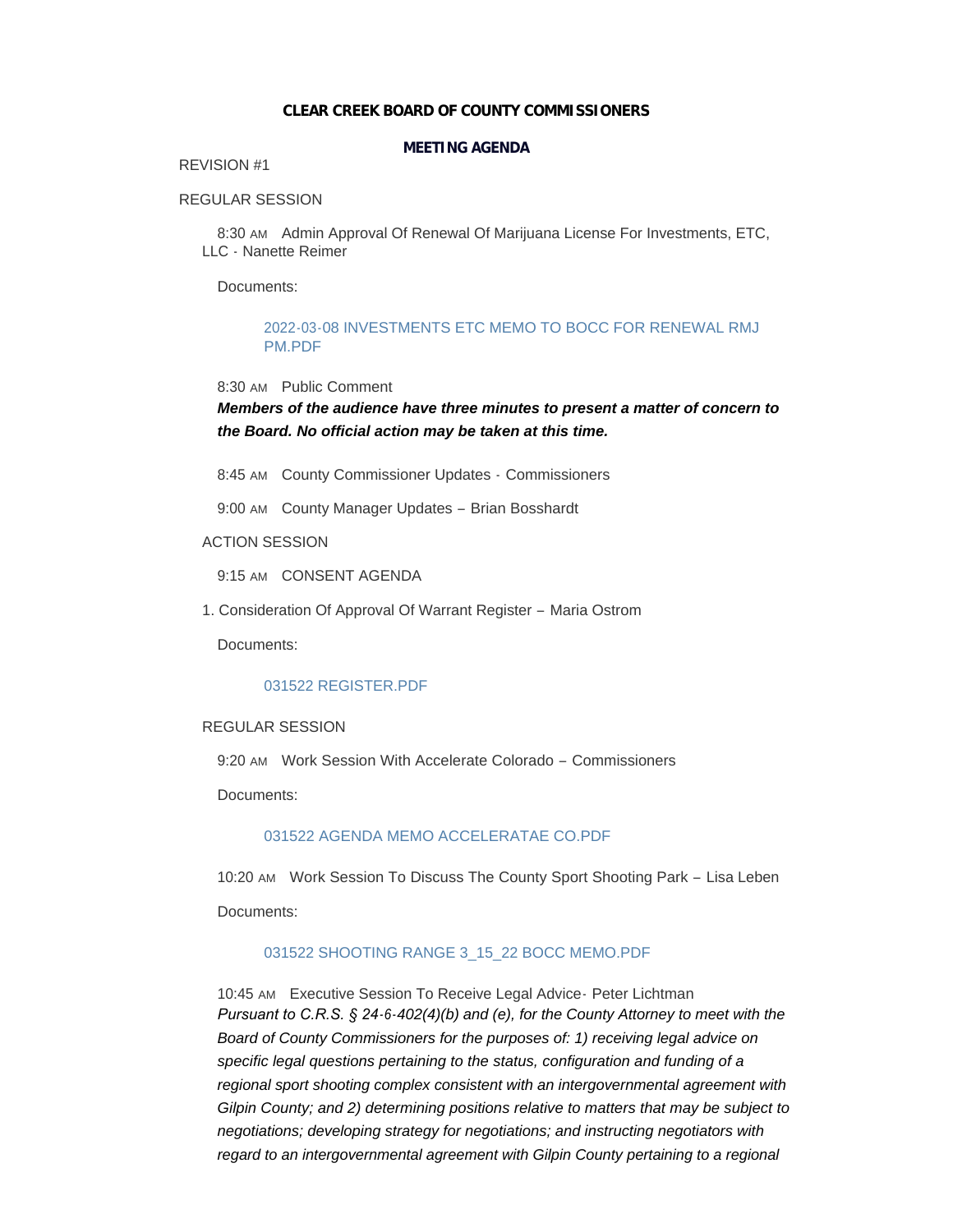#### *sport shooting complex.*

12:30 PM Annual Update With CTSI, County Casualty & Property Pool And Workers' Compensation Pool, 4-Year Loss Analysis & Review – Marilyn Wagner And Cate **Gremillion** 

Documents:

# 031522 BOCC MTG REQ - [CTSI 4 YR LOSS ANALYSIS LOSS REVIEW](https://www.clearcreekcounty.us/AgendaCenter/ViewFile/Item/6835?fileID=10402)  (002).PDF

#### ACTION SESSION

1:00 PM Consideration Of Approval Of Resolution #22-25 Resolution To Endorse The Renaming Of Mount Evans To **Example 20** To The US Bureau Of Geographic Renaming Office In Washington D.C. – Commissioners

Documents:

# [031522 MT EVANS RENAMING.PDF](https://www.clearcreekcounty.us/AgendaCenter/ViewFile/Item/6841?fileID=10409) [031522 2022-25 RESOLUTION IN SUPPORT OF RENAMING OF MT.](https://www.clearcreekcounty.us/AgendaCenter/ViewFile/Item/6841?fileID=10410)  EVANS.PDF

1:30 PM Consideration Of A Response To The Federal Government On Their Request For Suggestions To Rename Sq\*\* Pass – Commissioners

Documents:

#### [031522 AGENDA MEMO SQUAW PASS RENAMING.PDF](https://www.clearcreekcounty.us/AgendaCenter/ViewFile/Item/6839?fileID=10407)

#### REGULAR SESSION

2:00 PM Executive Session To Receive Legal Advice - Peter Lichtman *Pursuant to C.R.S. § 24-6-402(4)(b) and (e), for the County Attorney to meet with the Board of County Commissioners for the purposes of: 1) receiving legal advice on specific legal questions pertaining to entering into a new Intergovernmental agreement*  with the Clear Creek Fire Authority prior to or upon the expiration of the current *agreement; and 2) determining positions relative to matters that may be subject to negotiations; developing strategy for negotiations; and instructing negotiators with regard to a new intergovernmental agreement with the Clear Creek Fire Authority.* 

To Join And Listen To The Meeting, Please Do The Following: Please click the link below to join the webinar:

#### [HTTPS://ZOOM.US/J/167562115](https://zoom.us/j/167562115)

# **Or Telephone:**

Dial (for higher quality, dial a number based on your current location):

US: 669 900 6833 or